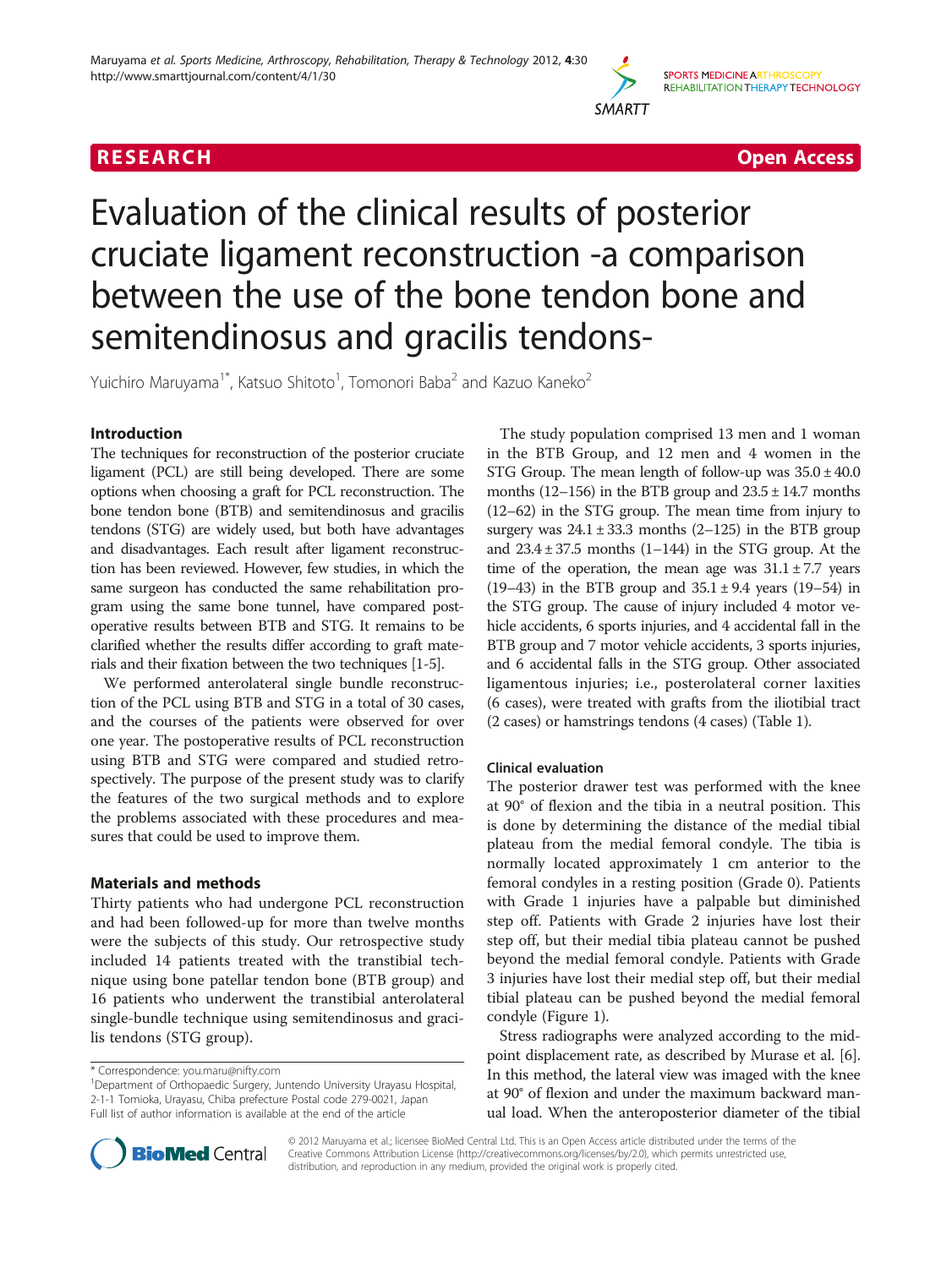#### <span id="page-1-0"></span>Table 1 Profile of patients

|                                        | <b>BTB</b> group                      | STG group                           |
|----------------------------------------|---------------------------------------|-------------------------------------|
| Average time from injury to<br>surgery | $24.1 \pm 33.3$ months<br>$(2 - 125)$ | $23.4 + 37.5$ months<br>$(1 - 144)$ |
| Average age at surgery                 | $31.1 \pm 7.7$ years<br>$(19 - 43)$   | 35.1 $\pm$ 9.4 years<br>$(19 - 54)$ |
| Average length of follow-up            | $35.0 + 40.0$ months<br>$(12 - 156)$  | $23.5 + 14.7$ months<br>$(12 - 62)$ |
| Cause of injury                        |                                       |                                     |
| Motor-vehicle accident                 | 4                                     | 7                                   |
| Sports                                 | 6                                     | 3                                   |
| Accidental fall                        | 4                                     | 6                                   |
| Other ligamentous injury               |                                       |                                     |
| (posterolateral corner<br>laxities)    | 4                                     | $\mathcal{P}$                       |

plateau was taken as A and the anterior distance of the midpoint of a perpendicular line drawn to A from the lowest point of the medial and lateral femoral condyles was taken as B, and B/A was 45% or less, PCL injury was diagnosed (Figure 2).

A subjective clinical assessment was performed using the Lysholm score. Patients were excluded if their followup lasted less than 1 year. All PCL reconstructions were performed by one surgeon (Y.M.). Statistical analysis was performed using the unpaired t - test (2-tails).

The KT-2000 arthrometer was used to evaluate the side-to-side difference of anteroposterior laxity at 30 degrees of flexion in the BTB group(8 cases) and the STG group(10 cases).

## Operative technique

BTB group: The patients underwent an arthroscopically assisted anterolateral single-bundle PCL reconstruction. A transtibial guide pin was placed slightly lateral of the tibial footprint from the anterolateral cortex of the proximal part of the tibia. Its position was verified with intraoperative fluoroscopy. Then, a tibial tunnel of 10 mm in diameter was drilled. A femoral guide pin was





inserted from the medial epicondyle at the two o'clock position in the right knee, 8 to 9 mm proximal to the articular junction. A femoral tunnel of 10 mm in diameter was then created. A bone patellar tendon bone (BTB) autograft of 9 mm in diameter was passed through the tibial tunnel and into the femoral tunnel. Aperture fixation of a bone plug was performed as close as possible to the exit of the tibial bone tunnel. At the time of the graft fixation, Knee position is 10 degrees in flexion. The graft was tensioned with manual maximum stress and fixed with cannulated interference screws (RCI, Smith & Nephew) to the femoral and tibial sides with the outside-in technique.

STG group: Tibial and femoral tunnels were made in the same manner as described for the BTB group. Suture disc was attached to the quadrupled hamstring tendon autograft for femoral fixation. The prepared graft of 9 or 10 mm in diameter was pulled through the femoral tunnel and into the tibial tunnel. The graft was then tensioned with manual maximum stress and fixed with the post screw technique to the tibia. Knee position is 10 degrees in flexion same as BTB group.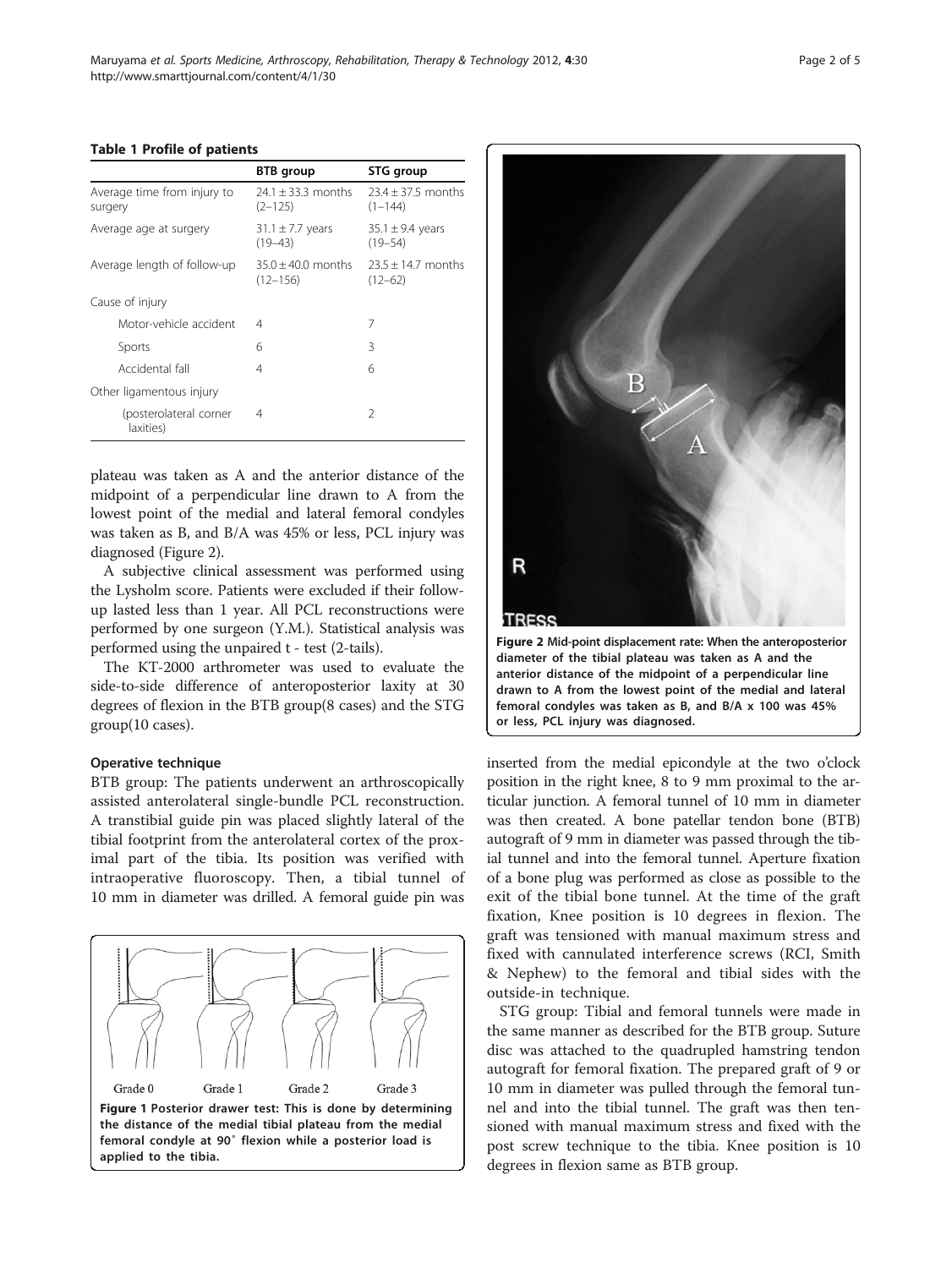#### Postoperative rehabilitation protocol

The rehabilitation program and weight bearing period were the same for the 2 groups. A knee brace was applied postoperatively with the knee in full extension. A functional PCL brace was fitted at 2 to 12 postoperative weeks. Partial weight bearing using 2 crutches was allowed from the next operative day. Weight bearing was gradually increased to full weight bearing at 3 weeks. Full ADL was allowed from 3 months. Jogging and low impact sports began at 6 months. A full return to sports was allowed from 8 to 12 months depending on the patient.

### Ethical approval and consent

Written informed consent was obtained from the patient for publication of this report and any accompanying images.

# Results

In the BTB group, on the Posterior drawer test, 7 knees (50%) were Grade 0, and one knee each was Grade 2 and 3, respectively. In the STG group, only 2 knees were Grade 0, and all of the others were Grade 1.In the BTB group, favorable stability was achieved in half of cases, but unfavorable cases were also present. In the STG group, slight elongation was noted in all cases, but none of it was markedly unfavorable (Figure 3).

On stress X-ray radiographic measurement, the value was improved from 36.9% before surgery to 53.1% after surgery in the BTB group and from 39.4 to 51.4% in the STG group, showing no significant difference between the groups (Figure 4).

Similarly, the Lysholm score was improved from 53.5 points before surgery to 88.0 points after surgery in the BTB group and from 55.6 to 86.8 points in the STG group, showing no significant difference between the groups (Figure 5).

The mean side-to-side difference of the anteroposterior laxity as measured with KT-2000 arthrometer were



improved from 5.5 mm before surgery to 1.6 mm after surgery in the BTB group and from 5.6 mm to 1.8 mm in the STG group. However, we excluded this data from the object of the final evaluation because it was not all cases.

Patients with combined PCL and posterolateral corner laxities (6 cases) who simultaneously underwent reconstruction with modified Larson method showed improvement from 33.5% before surgery to 52.4% after surgery on stress X-ray radiographic measurement, there was no difference from the patients with PCL reconstruction alone.

Typical case 1 (BTB group): A 48-year-old male was injured in a traffic accident. His clinical characteristics were as follows: posterior drawer test, Grade 2; midpoint displacement rate, 38.5%; and Lysholm score, 65 points. At 28 months after surgery, his results for the above parameters were Grade 1, 50.2%, and 93 points, respectively (Figure [6\)](#page-3-0).

Grade 3  $\overline{2}$  $\mathbf 1$  $\overline{0}$ Pre-op Post-op Pre-op Post-op BTB group STG group Figure 3 Clinical results of the posterior drawer test in pre- and postoperative BTB and STG groups.

Case 2 (STG group): A 35-year-old female was injured by a fall. Her clinical characteristics were as follows: posterior drawer test, Grade 2; midpoint displacement rate,

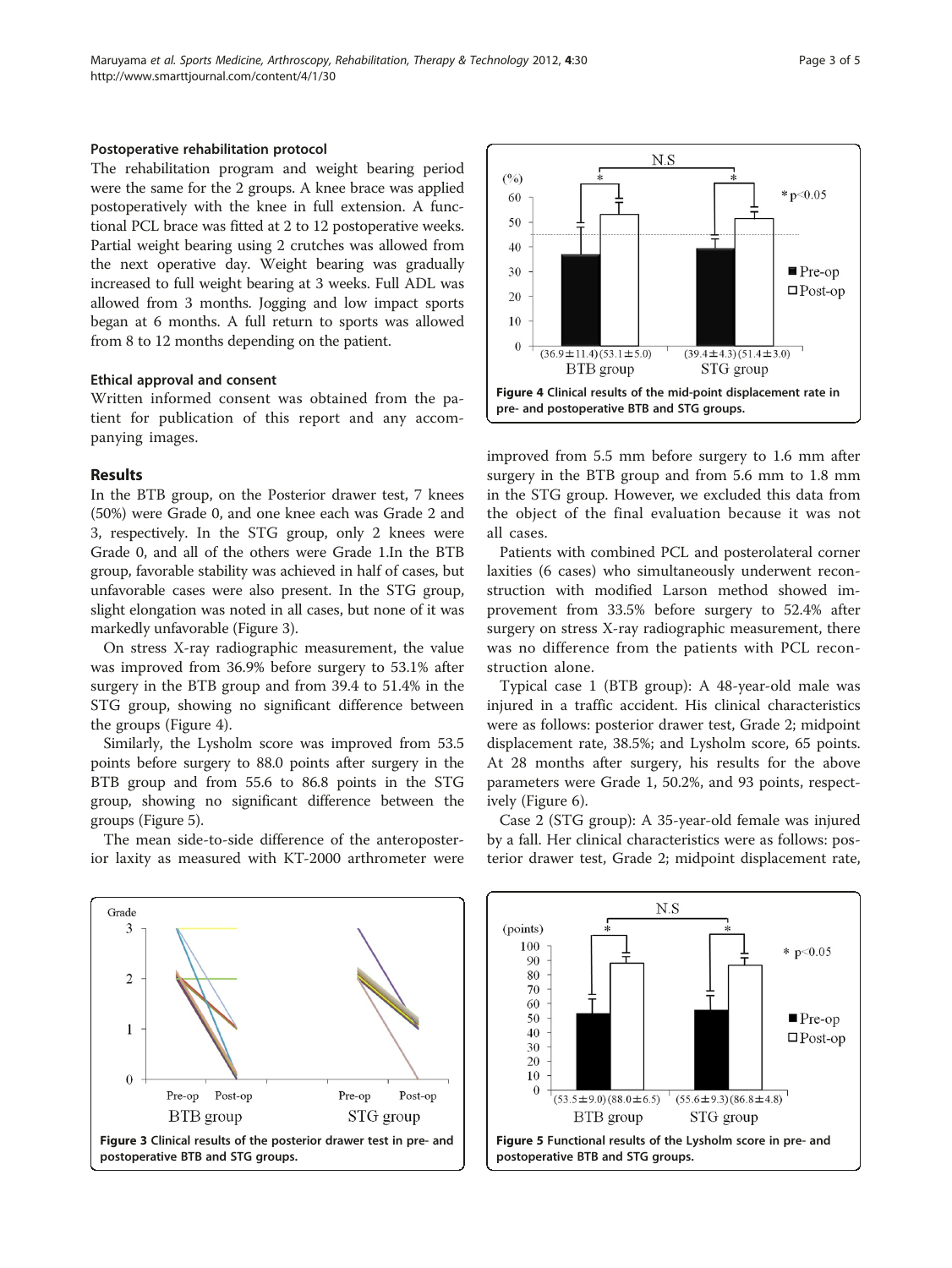<span id="page-3-0"></span>

Figure 6 Case 1 (BTB group). A 48-year-old male was injured in a traffic accident. The preoperative posterior drawer test was Grade 2, mid-point displacement rate was38.5%, and Lysholm score was 65 points. At 28 months after surgery, his results for the above parameters were Grade 1, 50.2%, and 93 points, respectively.

32.5%; and Lysholm score, 60 points. At 17 months after surgery, her results for the above parameters were Grade 1, 51.0%, and 87 points, respectively (Figure 7).

# **Discussion**

Although the current outcomes of PCL reconstruction are unsatisfactory, it is often necessary to resolve problems associated with daily living activities and sports motions.

Our indications for surgery were cases categorized as Grade 2 or 3 on the posterior drawer test that were under conservative treatment and involved patients suffering from problems associated with daily living activities and functional and sport motions.

In transtibial single-bundle reconstruction using BTB or STG, problems including killer turns and postoperative time-course elongation remain. It remains to be clarified whether the results differ according to graft materials and their fixation between the two techniques.

All surgical procedures were performed during the same period, but the surgical procedure was not randomly selected. Rather, it was decided after consultation between the operator and patient.



Figure 7 Case 2 (STG group). A 35-year-old female was injured due to a fall. The posterior drawer test was Grade 2, mid-point displacement rate was 32.5%, and Lysholm score was 60 points. At 17 months after surgery, her results for the above parameters were Grade 1, 51.0%, and 87 points, respectively.

Harner et al. classified graft choices for PCL reconstruction into autografts (BTB, STG, and quadriceps tendon) and allografts (Achilles tendon and BTB). The approaches were classified into single and double bundles, and graft placements were classified into the tibial tunnel and tibial inlay methods [\[7](#page-4-0)]. In Japan, autografts of the BTB and hamstring are generally used.

Regarding the approach, Kohen et al., systematically reviewed biomechanical and clinical studies of PCL reconstruction involving single and double bundles and concluded that at present it is unclear whether its outcomes are superior to those of previous methods [\[8](#page-4-0)].

Since Berg et al [[9](#page-4-0)]. first reported it in 1995, the tibialinlay method has been considered to be theoretically advantageous in many reports from Western countries such as that reported by Wind et al [[10](#page-4-0)]. because it does not produce killer turns and more closely duplicates the normal PCL anatomy [[11](#page-4-0)-[13](#page-4-0)]. However, it has not yet become common in Japan because allografts cannot be freely used and posture changes during surgery are complex.

Therefore, we performed conventional anterolateral transtibial single-bundle reconstruction of the PCL using BTB and STG until now, so we compared the outcomes of both methods with the aim of minimizing complications.

When the BTB is used as the graft source, the fixation force is strong because the graft is fixed bone-to-bone with interference screw, which is advantageous; however, it can cause the following problems: muscle weakness of the graft-harvest region, pain around the patellofemoral joint, and wear of the graft caused by sharp angulation at the posterior opening of the tibial tunnel (killer turn). Regarding STG, hamstring tendon grafts can be harvested easily and the soft tissue end of the graft allows it to be easily passed through the tunnel, but graft fixation is inferior, the tendency for graft elongation over time has been reported. The same risk of killer turn is present also in the use of the STG graft, but STG involves eight bundles, and, hence, pressure is estimated to be dispersed even if the angle suddenly changes.

In the BTB group, the grade was unchanged in 2 cases: a Grade-3 case and a Grade-2 case, suggesting the presence of re-rupture due to wearing or elongation of the graft. However, the other outcomes of the BTB group were relatively favorable.

Therefore, we have attempted to minimize the problems of killer turn at the tibial tunnel by creating an anterolateral tibial bone tunnel, chamfering a tunnel exit as much as possible, preparing a cylindrical bone block into a column in order to fill the space between the graft and tunnel wall, and placing the bone fragment close to the posterior opening of the tibial tunnel [\[14,15](#page-4-0)].

In this study, the subjects included patients who simultaneously underwent treatment for posterolateral corner laxities, but there was no difference in the outcome